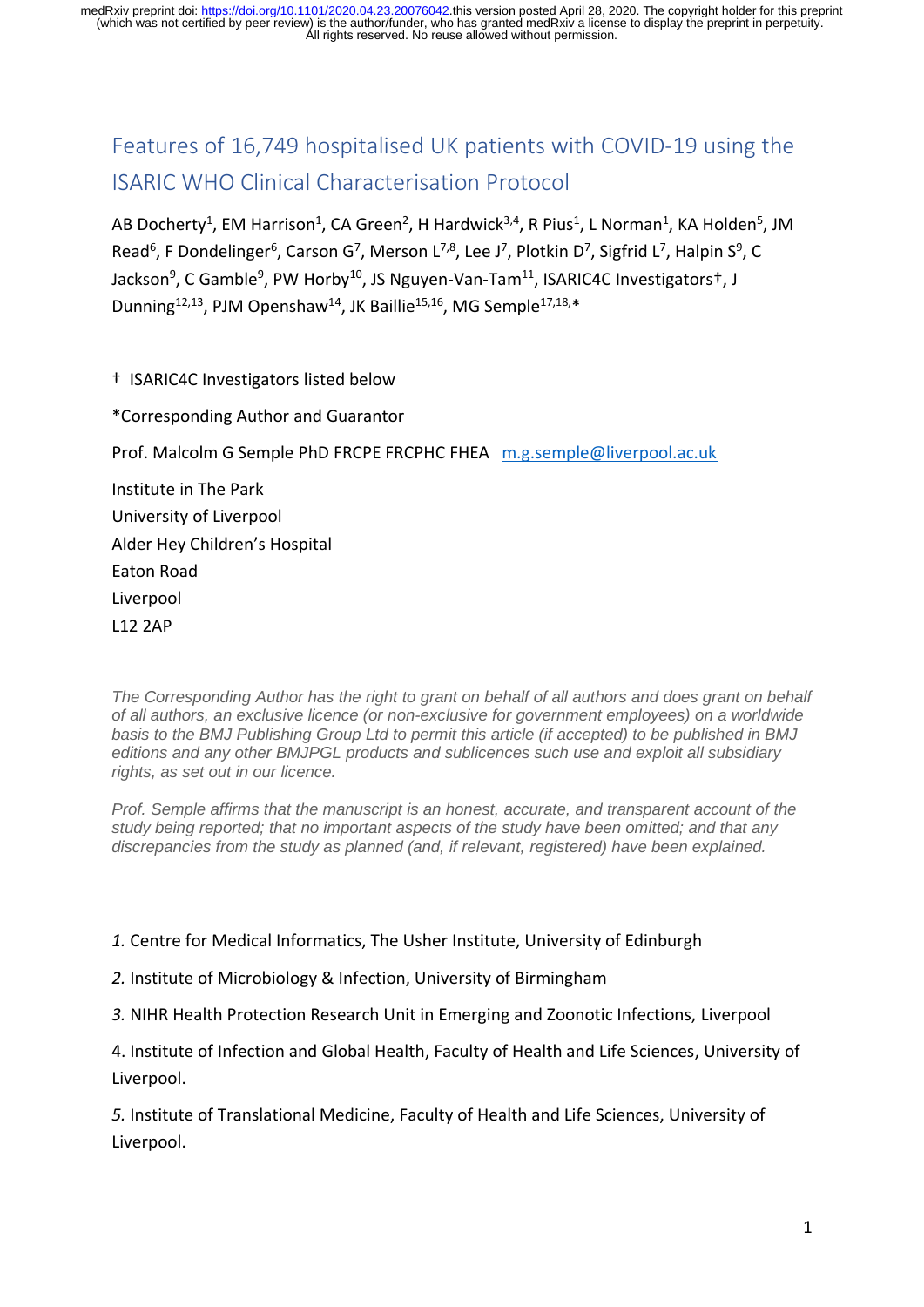6. Centre for Health Informatics, Computing and Statistics, Lancaster Medical School, Lancaster University, Bailrigg, United Kingdom LA1 4YG

7. ISARIC Global Support Centre, Centre for Tropical Medicine and Global Health, Nuffield Department of Medicine, University of Oxford

8. Infectious Diseases Data Observatory (IDDO), Centre for Tropical Medicine and Global Health, University of Oxford, UK

9. Liverpool Clinical Trials Centre, University of Liverpool, Liverpool, UK

10. Centre for Tropical Medicine and International Health, Nuffield Department of Medicine, University of Oxford, Oxford, UK

11. Division of Epidemiology and Public Health, University of Nottingham School of Medicine, Nottingham UK

12. National Infection Service, Public Health England, 61 Colindale Ave, London, NW9 5EQ

13. Faculty of Medicine, Imperial College London, Norfolk Place, London, W2 1PG

14. National Heart and Lung Division, Faculty of Medicine, Imperial College London, London, UK

15. Roslin Institute, University of Edinburgh, Edinburgh, UK

16. Intensive Care Unit, Royal Infirmary Edinburgh, UK

17. NIHR Health Protection Research Unit in Emerging and Zoonotic Infections and Institute of Translational Medicine, Faculty of Health and Life Sciences, University of Liverpool.

18. Alder Hey Children's Hospital, Liverpool, UK

Annemarie B. Docherty, [Annemarie.docherty@ed.ac.uk,](mailto:Annemarie.docherty@ed.ac.uk) Centre for Medical Informatics, The Usher Institute, University of Edinburgh

Ewen M Harrison, [ewen.harrison@ed.ac.uk](mailto:ewen.harrison@ed.ac.uk), Centre for Medical Informatics, Usher Institute, University of Edinburgh

Christopher A. Green, *c.a.green.2@bham.ac.uk*, Institute of Microbiology & Infection, University of Birmingham

Hayley Hardwick, [h.e.hardwick@liverpool.ac.uk,](mailto:h.e.hardwick@liverpool.ac.uk) NIHR Health Protection Research Unit in Emerging and Zoonotic Infections, and Institute of Infection and Global Health, Faculty of Health and Life Sciences, University of Liverpool.

Riinu Pius, [r.ots@ed.ac.uk](mailto:r.ots@ed.ac.uk), Centre for Medical Informatics, Usher Institute, University of Edinburgh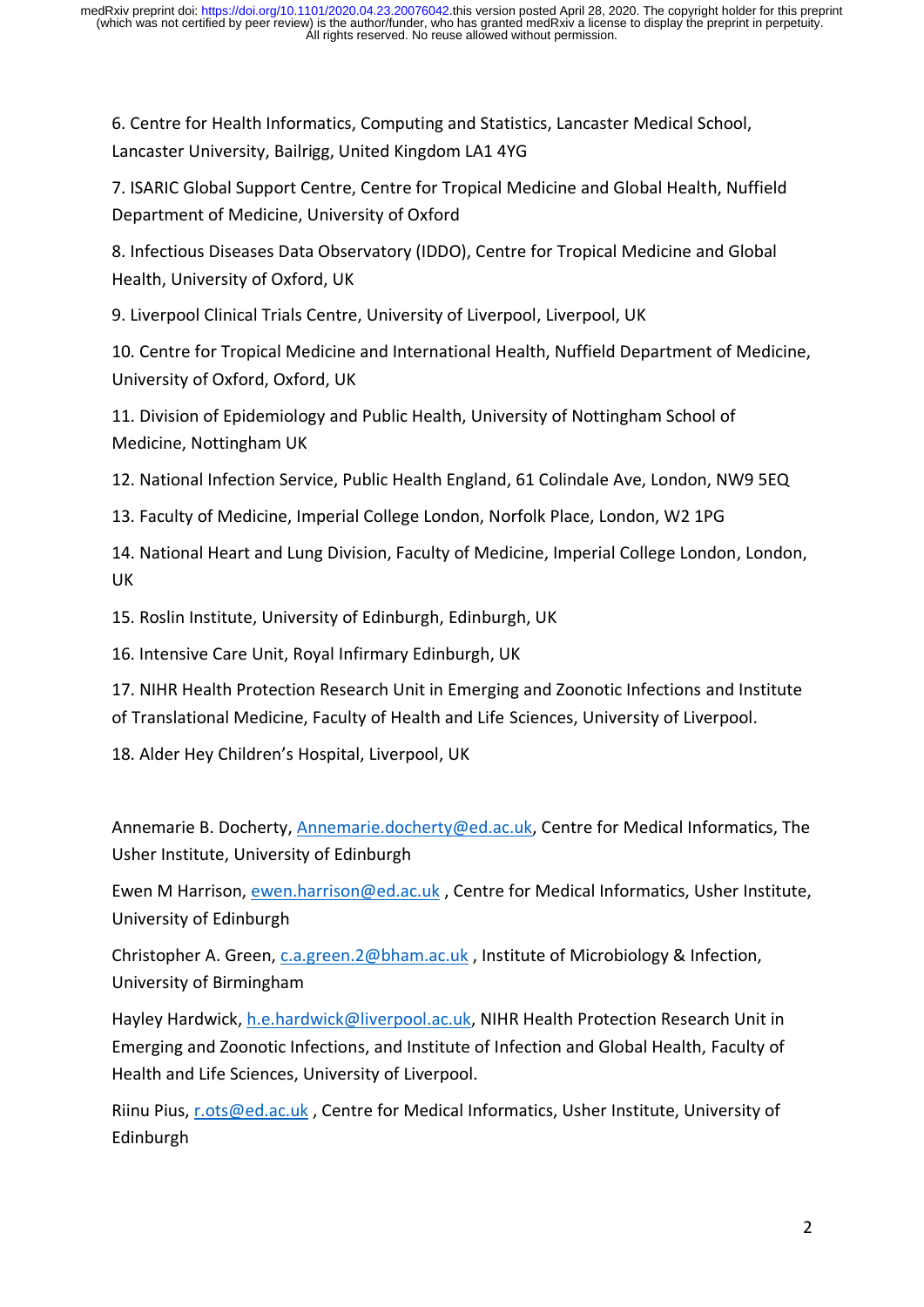Lisa Norman, [lisa.norman@ed.ac.uk,](mailto:lisa.norman@ed.ac.uk) Centre for Medical Informatics, Usher Institute, University of Edinburgh

Karl A Holden, [Karl.Holden@liverpool.ac.uk,](mailto:Karl.Holden@liverpool.ac.uk) Institute of Translational Medicine, Faculty of Health and Life Sciences, University of Liverpool.

Jonathan Read, [jonathan.read@lancaster.ac.uk](mailto:jonathan.read@lancaster.ac.uk) Centre for Health Informatics, Computing and Statistics, Lancaster Medical School, Lancaster University, Bailrigg, United Kingdom LA1 4YG

Frank Dondelinger, [f.dondelinger@lancaster.ac.uk,](mailto:f.dondelinger@lancaster.ac.uk) Centre for Health Informatics, Computing and Statistics, Lancaster Medical School, Lancaster University, Bailrigg, United Kingdom LA1 4YG

Gail Carson, [gail.carson@ndm.ox.ac.uk,](mailto:gail.carson@ndm.ox.ac.uk) ISARIC Global Support Centre, Centre for Tropical Medicine and Global Health, Nuffield Department of Medicine, University of Oxford,

Laura Merson [laura.merson@ndm.ox.ac.uk](mailto:laura.merson@ndm.ox.ac.uk) Infectious Diseases Data Observatory (IDDO), Centre for Tropical Medicine and Global Health, University of Oxford, UK

Laura Merson ISARIC Global Support Centre, Centre for Tropical Medicine and Global Health, Nuffield Department of Medicine, University of Oxford [laura.merson@ndm.ox.ac.uk](mailto:laura.merson@ndm.ox.ac.uk)

James Lee, ISARIC Global Support Centre, Centre for Tropical Medicine and Global Health, Nuffield Department of Medicine, University of Oxford E-mail: [james.lee@ndm.ox.ac.uk](mailto:james.lee@ndm.ox.ac.uk)

Daniel Plotkin, ISARIC Global Support Centre, Centre for Tropical Medicine and Global Health, Nuffield Department of Medicine, University of Oxford, UK E-mail: [daniel.plotkin@ndm.ox.ac.uk](mailto:daniel.plotkin@ndm.ox.ac.uk)

Louise Sigfrid, ISARIC Global Support Centre, Centre for Tropical Medicine and Global Health, Nuffield Department of Medicine, University of Oxford louise.sigfrid@ndm.ox.ac.uk

Sophie Halpin, Liverpool Clinical Trials Centre, University of Liverpool sophieh@liverpool.ac.uk

Clare Jackson, Liverpool Clinical Trials Centre, University of Liverpool [clarej@liverpool.ac.uk](mailto:clarej@liverpool.ac.uk)

Carrol Gamble, Liverpool Clinical Trials Centre, University of Liverpool, [c.gamble@liverpool.ac.uk](mailto:c.gamble@liverpool.ac.uk)

Peter W. Horby [peter.horby@ndm.ox.ac.uk,](mailto:peter.horby@ndm.ox.ac.uk) Centre for Tropical Medicine and International Health, Nuffield Department of Medicine, University of Oxford, Oxford, UK

Jonathan S. Nguyen-Van-Tam, Jonathan. Van-Tam@nottingham.ac.uk Division of Epidemiology and Public Health, University of Nottingham School of Medicine, Nottingham UK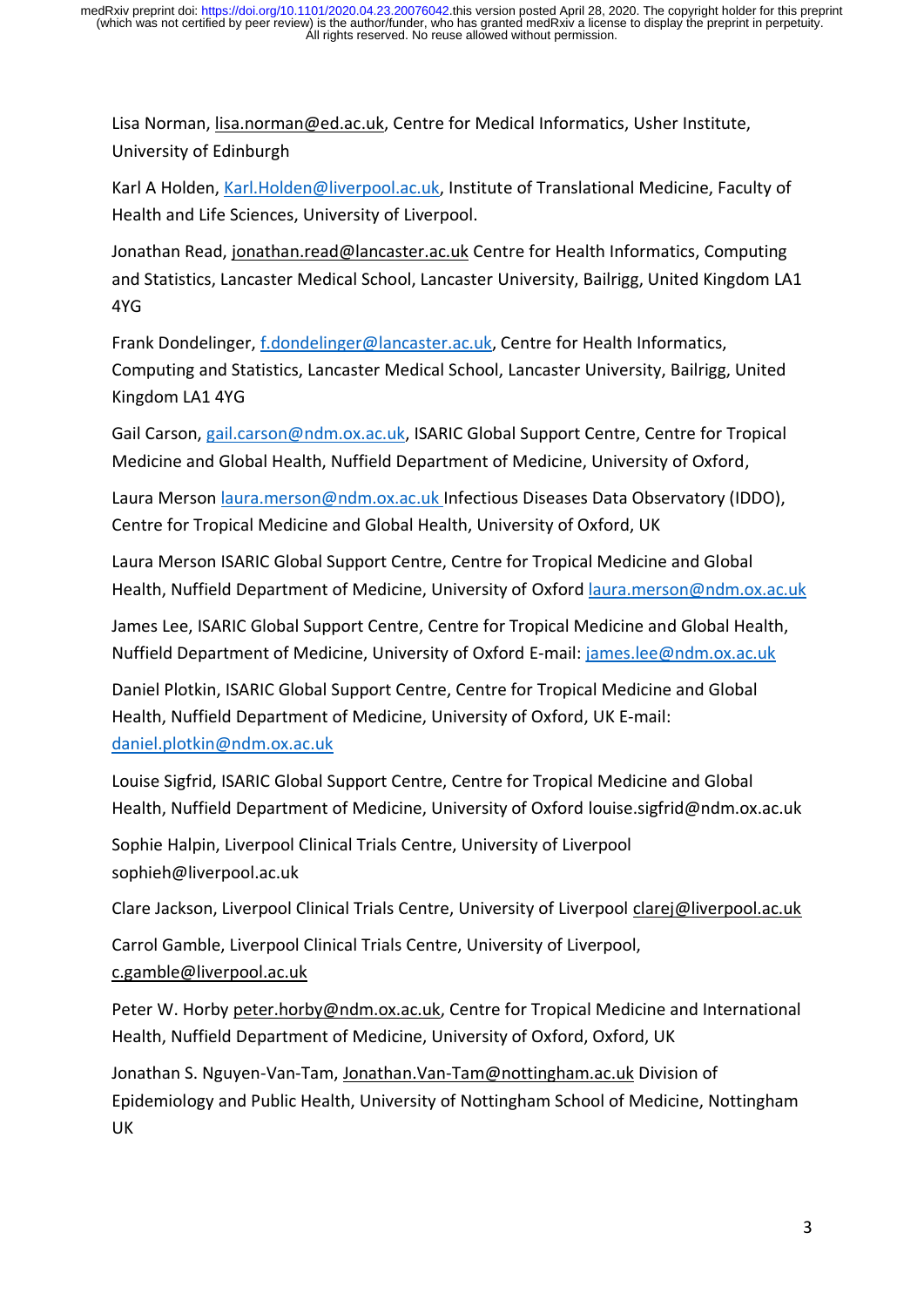Jake Dunning [Jake.Dunning@phe.gov.uk](mailto:Jake.Dunning@phe.gov.uk) National Infection Service, Public Health England, 61 Colindale Ave, London, NW9 5EQ and Faculty of Medicine, Imperial College London, Norfolk Place, London, W2 1PG

Peter JM Openshaw [p.openshaw@imperial.ac.uk](mailto:p.openshaw@imperial.ac.uk) National Heart and Lung Division, Faculty of Medicine, Imperial College London

J Kenneth Baillie, Roslin Institute, University of Edinburgh, Edinburgh, UK and Intensive Care Unit, Royal Infirmary Edinburgh, UK j.k.baillie@ed.ac.uk

Malcolm G Semple, [m.g.semple@liverpool.ac.uk,](mailto:m.g.semple@liverpool.ac.uk) NIHR Health Protection Research Unit in Emerging and Zoonotic Infections, and Institute of Translational Medicine, Faculty of Health and Life Sciences, University of Liverpool and Alder Hey Children's Hospital, Liverpool.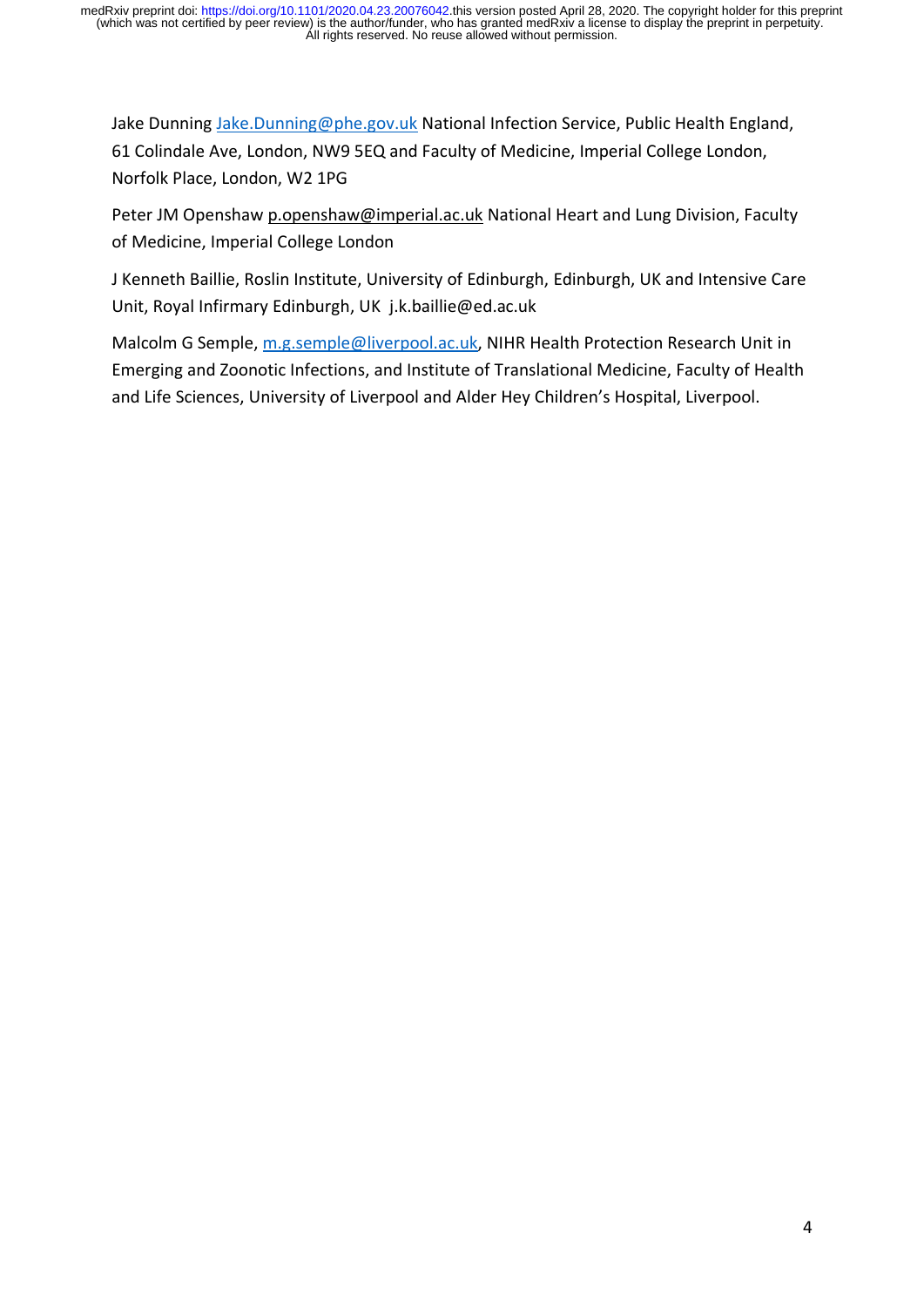### Structured abstract

**Objective** – To characterize the clinical features of patients with severe COVID-19 in the UK.

**Design** – Prospective observational cohort study with rapid data gathering and near realtime analysis, using a pre-approved questionnaire adopted by the WHO. Setting –166 UK hospitals between 6<sup>th</sup> February and 18<sup>th</sup> April 2020. **Participants-** 16,749 people with COVID-19.

**Interventions** – No interventions were performed, but with consent samples were taken for research purposes. Many participants were co-enrolled in other interventional studies and clinical trials.

**Results** - The median age was 72 years [IQR 57, 82; range 0, 104], the median duration of symptoms before admission was 4 days [IQR 1,8] and the median duration of hospital stay was 7 days [IQR 4,12]. The commonest comorbidities were chronic cardiac disease (29%), uncomplicated diabetes (19%), non-asthmatic chronic pulmonary disease (19%) and asthma (14%); 47% had no documented reported comorbidity. Increased age and comorbidities including obesity were associated with a higher probability of mortality. Distinct clusters of symptoms were found: 1. respiratory (cough, sputum, sore throat, runny nose, ear pain, wheeze, and chest pain); 2. systemic (myalgia, joint pain and fatigue); 3. enteric (abdominal pain, vomiting and diarrhoea). Overall, 49% of patients were discharged alive, 33% have died and 17% continued to receive care at date of reporting. 17% required admission to High Dependency or Intensive Care Units; of these, 31% were discharged alive, 45% died and 24% continued to receive care at the reporting date. Of those receiving mechanical ventilation, 20% were discharged alive, 53% died and 27% remained in hospital.

**Conclusions** – We present the largest detailed description of COVID-19 in Europe, demonstrating the importance of pandemic preparedness and the need to maintain readiness to launch research studies in response to outbreaks.

**Trial documentation** – Available a[t https://isaric4c.net/protocols](https://isaric4c.net/protocols) . Ethical approval in England and Wales (13/SC/0149), and Scotland (20/SS/0028). ISRCTN (pending).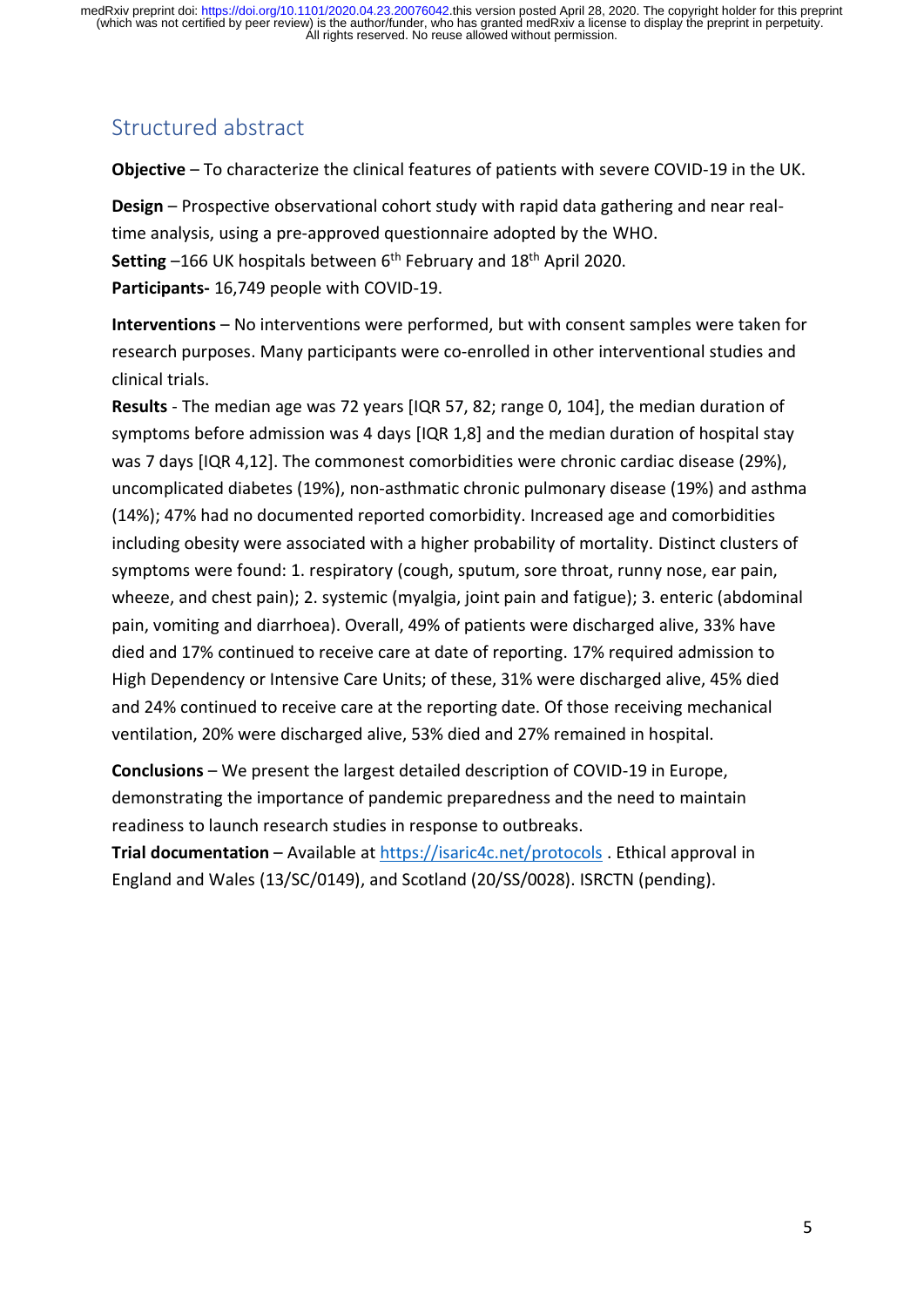### Introduction

In the wake of the A/H1N1pdm2009 influenza pandemic and the emergence of Middle East Respiratory Syndrome Coronavirus (MERS, 2012) it was recognised that the effectiveness of a response to a pandemic threat depended critically on the speed and focus of that response. The UK therefore set up and maintained a 'sleeping' pre-pandemic suite of documents, agreements and protocols in preparation for future outbreaks[1]. At the core of this plan was the Clinical Characterisation Protocol (CCP) for Severe Emerging Infection developed by the International Severe Acute Respiratory and emerging Infections Consortium (ISARIC).

ISARIC's aim was to facilitate real-time research on diseases caused by novel pathogens of public health concern in order to save lives and inform public health policy early on and during outbreaks[2]. Our open-access protocols use standardised and refined case report forms, information and consent documents, and offer a tiered biological sampling schedule. This enables cross-correlation between sites and studies and allows comparisons to be made between diverse locations and treatment strategies[3].

ISARIC's protocols were assigned Urgent Public Health Research Status by the National Institute for Health Research (NIHR), acknowledging that National Health Service (NHS) Hospitals in England and Wales and NIHR Clinical Research Network (CRN) resources would be necessary to prioritise their use in the event of activation. The ISARIC protocol gained approval across all 150 acute hospital trusts in England and Wales in 2013.

The World Health Organisation (WHO) Ethics Review Committee approved a global master protocol for the ISARIC CCP and endorsed its use in outbreaks of public health interest. The ISARIC CCP study is international and now includes low- and middle-income countries. The protocol is now known globally as the ISARIC-WHO Clinical Characterisation Protocol for Severe Emerging Infection and, in the UK, the ISARIC CCP-UK [ISRCTN pending CRN/CMPS ID:14152].

In response to the emergence and pandemic potential of SARS-CoV-2, the CCP-UK was activated on 17<sup>th</sup> January 2020, in time to recruit the early patients of COVID-19 admitted to hospitals in England and Wales. Most people infected with SARS-CoV-2 have mild or moderate influenza-like illnesses with fever, cough and myalgia, but approximately one in five have illnesses of sufficient severity to warrant hospital admission.

ISARIC COVID-19 Clinical Characterisation Consortium (ISARIC4C) investigators have submitted regular reports to the UK Government's New and Emerging Respiratory Virus Threats Advisory Group (NERVTAG). These reports are presented to the Scientific Pandemic Influenza Group on Modelling (SPI-M) and the Scientific Advisory Group for Emergencies [\(SAGE\)](https://www.gov.uk/government/groups/scientific-advisory-group-for-emergencies-sage-coronavirus-covid-19-response). Aggregated data has been shared with WHO in the ISARIC COVID-19 report. We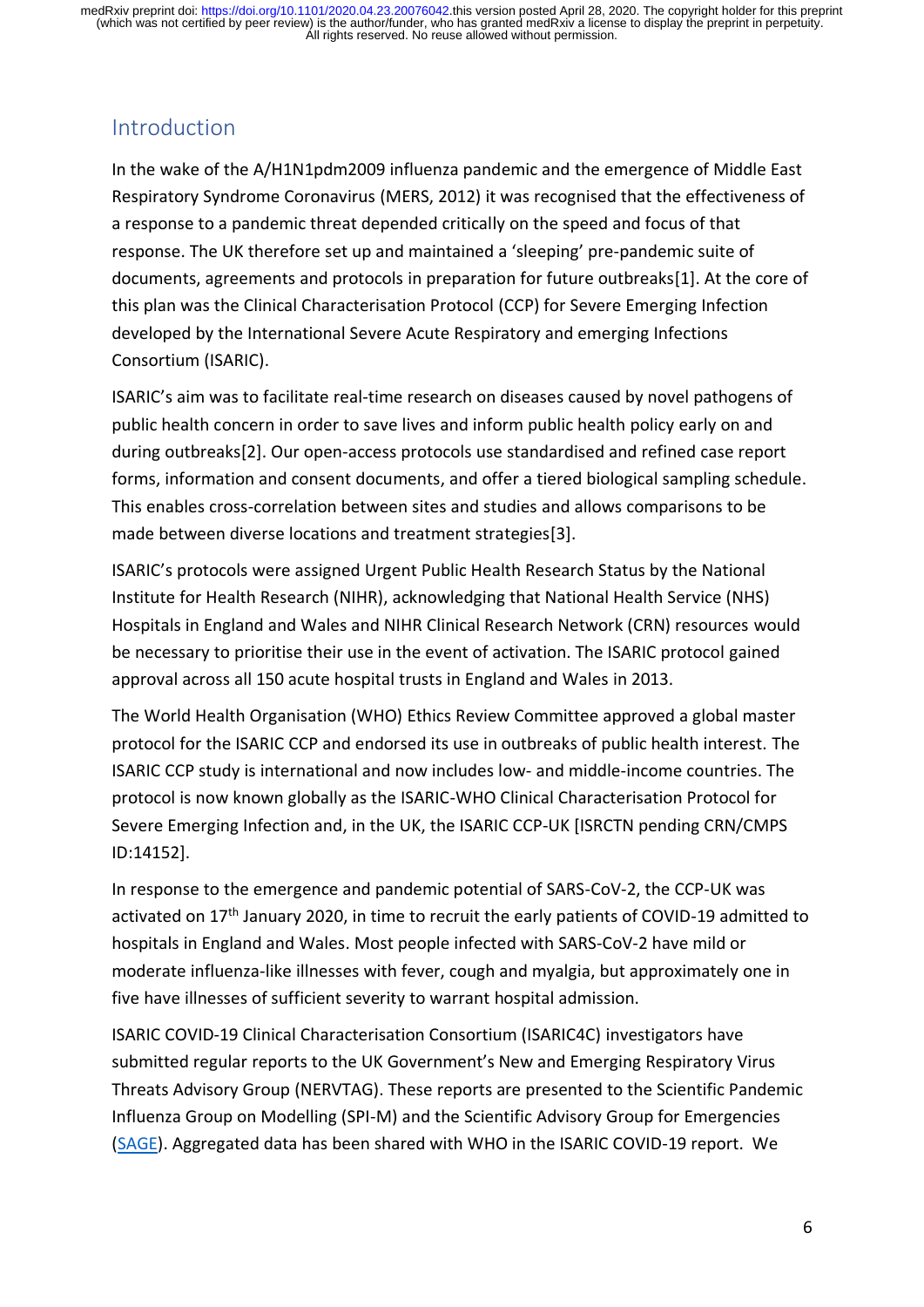now present the first account of the clinical characteristics of patients from the ISARIC CCP-UK up to 18th April 2020, and outcomes based on admissions on or before 6th April 2020.

### Methods

Clinical information from the routine health records of people admitted to 166 hospitals in England Wales and Scotland with proven SARS-CoV-2 infection were extracted into deidentified case report forms on a REDCap database (Research Electronic Data Capture, Vanderbilt University (USA) hosted by University of Oxford (UK), by 2,468 research nurses, administrators and volunteer medical students. With consent, additional biological samples were collected for research purposes.

Patient data were collected and uploaded from start of admission through to completion of the episode of care. Since the entry is not complete until the end of the episode, we chose *a priori* to restrict any analysis of outcome to patients who were admitted more than 14 days before data extraction (4<sup>th</sup> April 2020). Data were analysed every 30 minutes using R (R Foundation for Statistical Computing, Vienna) and presented using RStudio Connect (RStudio, Boston) on a website to which UK public health agencies, government scientific advisory groups and health departments officials have secure access.

We have presented continuous variables as median [IQR] and categorical variables as n (%). We assessed the association of age with in-hospital mortality, adjusting for pre-existing patient characteristics (sex and comorbidity) using multivariable Cox proportional hazards regression.

The protocol, revision history, case report form, information leaflets and consent forms and detail of the Independent Data and Material Access Committee (IDAMAC) are available at [https://isaric4c.net](https://isaric4c.net/) . The study was approved by the South Central - Oxford C Research Ethics Committee in England (Ref: 13/SC/0149), and by the Scotland A Research Ethics Committee (Ref: 20/SS/0028).

### Results

Between 6<sup>th</sup> February and 14:00 on 18<sup>th</sup> April 2020, CCP-UK recruited 16,749 patients admitted to hospital with COVID-19 in England, Scotland and Wales. This represents 14.7% of all people who have tested positive for COVID-19 in the UK, most of whom have not required hospital admission, and 28% of admissions with COVID-19.

The median time from onset of symptoms of COVID-19 in the community to presentation at hospital was 4 [IQR 1,8] days (n=9,785). The median duration of hospital stay was 7 [IQR 4,12] days.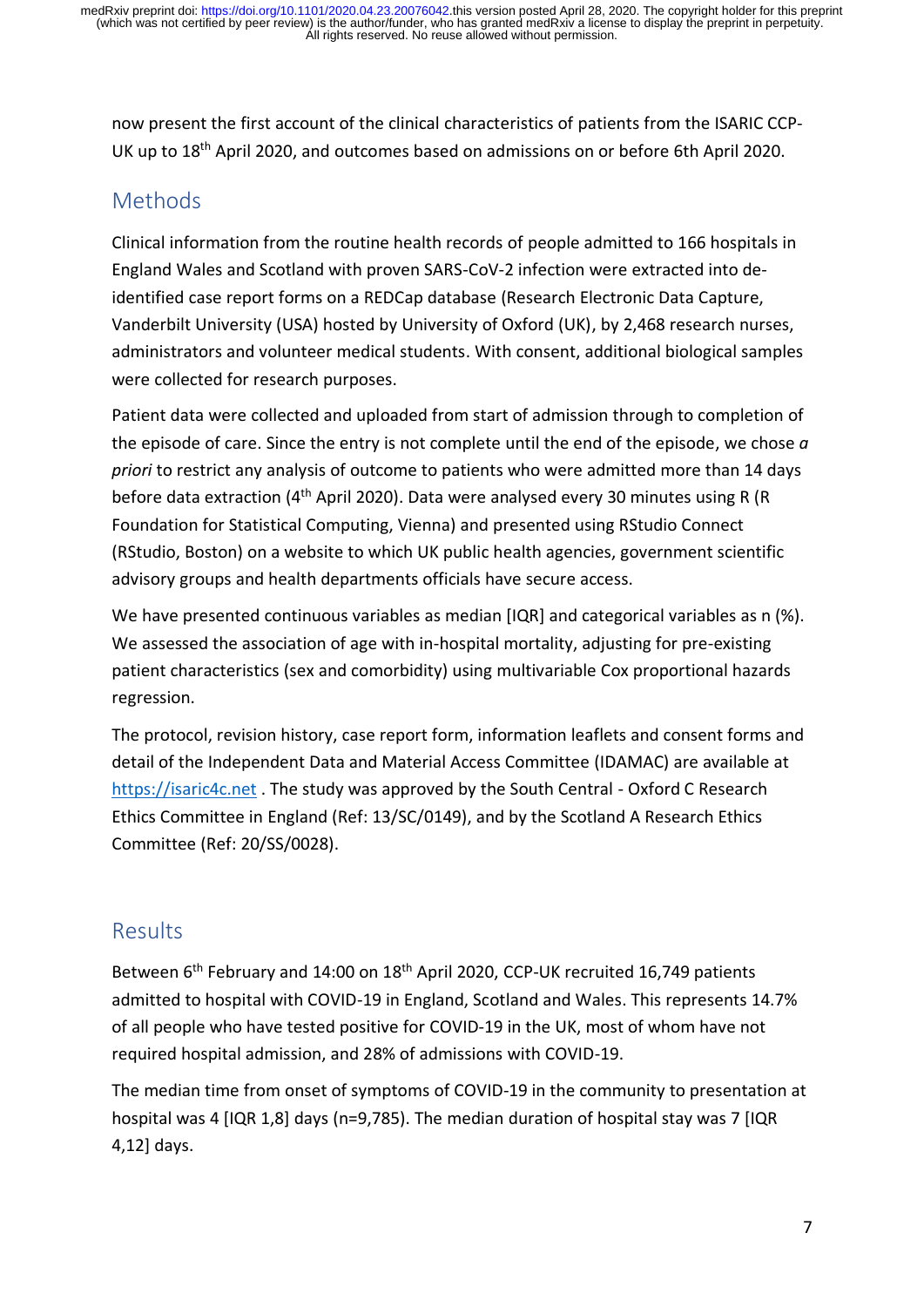A high proportion of patients required admission to High Dependency or Intensive Care Units 1,914/11,185 (17%).

#### Age and Sex

This is a relatively elderly population, with median age 72 years [IQR 57, 82; range 0, 104] (figure 1). Only 239 patients (2.0%) are under 18 years and only 139 patients (1.1%) are under 5 years old. More men (60.2%, n=7,715) than women (39.8%, n=5,097) have been admitted to hospital with COVID-19 (missing data n=4,001). Fifty-five (6%) of women of reproductive age (n=963) are recorded as being pregnant.

#### Symptoms

The most common symptoms were cough (70%), fever (69%) and shortness of breath (65%) (figure 2A), though this reflects the case definition. Only 458 of 11,460 (4%) of patients reported no symptoms. There was a high degree of overlap between the three most common symptoms (figure 2B).

Clusters of symptoms on admission are apparent (figure 3). The most common symptom cluster encompass the respiratory system: cough, sputum, shortness of breath and fever. Two other clusters are also observed, one encompassing musculoskeletal symptoms: myalgia, joint pain and fatigue, and another of enteric symptoms: abdominal pain, vomiting and diarrhoea. 29% (3273/11460) of all patients complained of enteric symptoms on admission, mostly in association with respiratory symptoms, however 4% of all patients described enteric symptoms alone.

#### Comorbidities

Comorbidities at admission are shown in figure 2C. The most common recorded comorbidities are chronic cardiac disease (29%), uncomplicated diabetes (19%), chronic pulmonary disease excluding asthma (19%) and asthma (14%) (figure 2D). Of 16,749 patients, 7,924 (47%) patients had no documented reported comorbidity.

#### Patient Outcomes

Status and outcomes for patients admitted at least 14 days before data extraction, were stratified by level of care (figure 4). Overall, 49% of patients were discharged alive, 33% have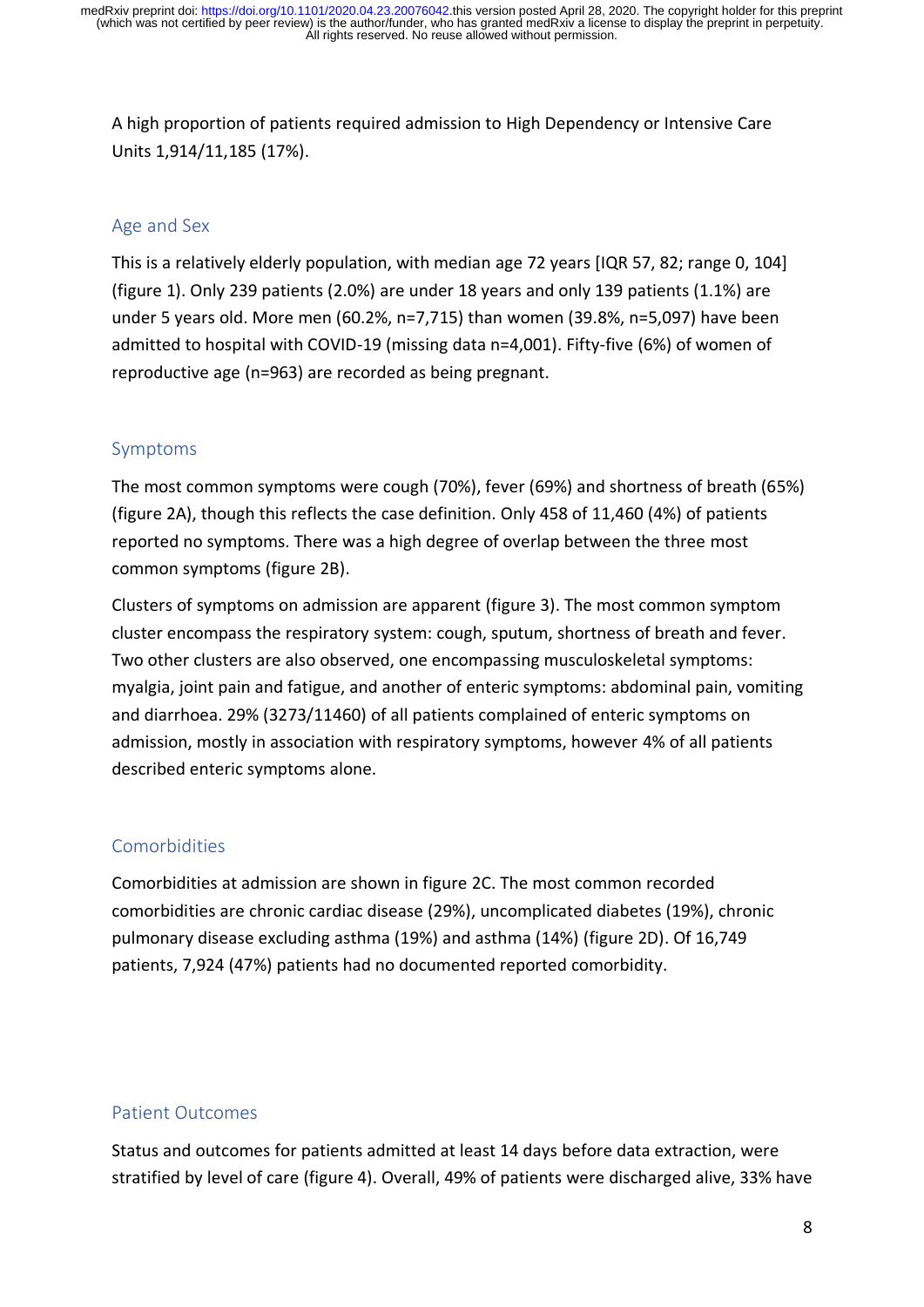died and 17% continued to receive care at date of reporting. The median age of those who died in hospital from COVID-19 in the UK was 80 years, and only 12% of these patients had no documented comorbidity. For patients who received ward care, 55% were discharged alive, 31% have died and 14% remain in hospital. As expected, outcomes are worse for those who need higher levels of care. Of those admitted to critical care (intensive care/high dependency) 31% were discharged alive, 45% have died and 24% continued to receive care. Although the people receiving mechanical ventilation were younger than the overall cohort (61 y [IQR 52, 69]), only 20% had been discharged alive by  $4<sup>th</sup>$  April 2020, 53% have died and 27% are continuing to receive care. Duration of stay increased with age. Our decision to limit analysis of outcome for recent admissions to those admitted at least 14 days before date of reporting is supported by the description of proportion with known outcome by length of stay over time stratified by age (figure 5).

#### Association of pre-existing patient characteristics and survival

Increased age was a strong predictor of in-hospital mortality after adjusting for comorbidity (figure 6): (reference age<50yrs) 50-69yrs Hazard ratio (HR) 4.02 (Confidence interval (CI) 2.88, 5.63, p<0.001), 70-79yrs HR 9.59 (CI 6.89, 13.34, p<0.001), >=80yrs HR 13.59 (CI 9.79, 18.85, p<0.001). Female sex was associated with lower mortality HR 0.80 (CI 0.72, 0.89, p<0.001). Comorbidities reported at admission were also associated with increased hospital mortality. This information must not be used as a predictive tool in practice or to inform individual treatment decisions.

### **Discussion**

The ISARIC CCP-UK stood ready to activate large-scale studies of pandemic outbreaks for eight years enabling us to document patients in 166 hospitals across the UK in the early phase of the COVID-19 pandemic. This allowed a rapid and evidence-based response that had proved impossible in 2009 in the face of pandemic influenza. Studies such as this cannot be developed, approved and opened from the known start of a pandemic in time to inform case management and public health policy. Our study demonstrates the vital importance of forward planning and investment in preparedness.

The data presented here are the first description of patients during the growth phase of the SARS-CoV-2 pandemic in the UK. The first 101 patients reported were enrolled in the early phase of the outbreak as part of a High Consequence Infectious Disease containment strategy that ceased on  $10<sup>th</sup>$  March 2020. These and others were identified through screening further contact tracing in hospital and are represented in the 305 who were admitted without symptoms. The proportion of patients admitted to ICU in our study was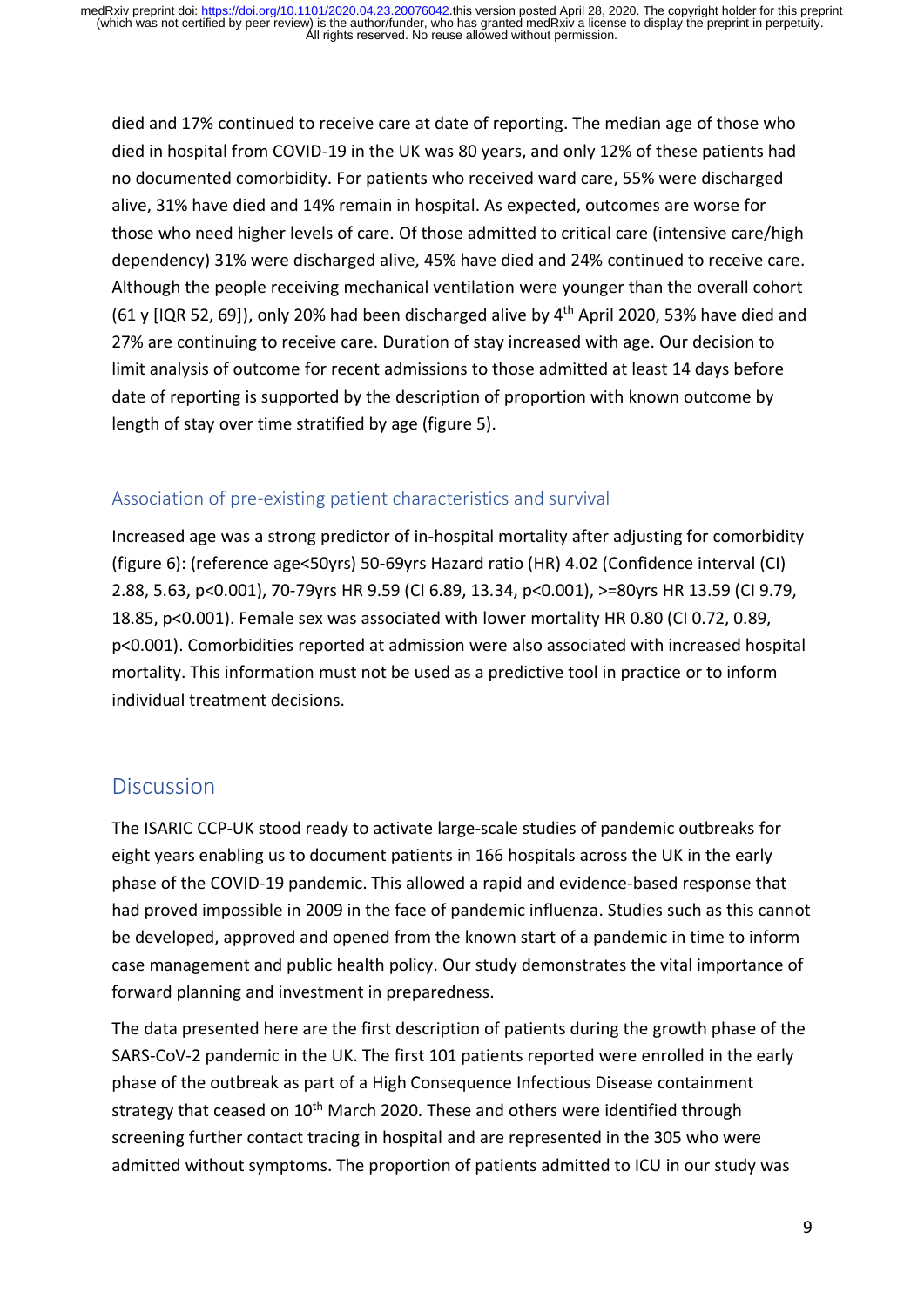higher than that in Italy at around 17%[4]. We are unable to capture treatment-limiting decisions regarding level of care.

The pattern of disease we describe broadly reflects that reported globally[5]. The current case definition of cough and fever, if strictly applied, would miss 7% of our hospitalised patients. A smaller proportion, 4% of patients, have presented with only enteric symptoms. This may be an underestimate since they fall outside standard criteria for testing. This enteric presentation risks misclassification of patients to non-COVID-19 care areas and may pose an additional nosocomial transmission risk. Severe SARS-CoV-2 infections are rare in those under 18 years of age, comprising only 1.4% of those admitted to hospital. Only 0.8% of those in our study were under 5 years of age. The "J" shaped age distribution is starkly different to the "U" shaped age distribution seen in seasonal influenza and "W" shaped distribution observed in the 2009 influenza pandemic [6]. It is not clear why SARS-CoV-19 has mostly spared children but we speculate this may be due to different expression of ACE2 receptor in the developing lung.

The recognition that obesity (as recognised by clinical staff) is associated with in-hospital mortality after adjustment for other comorbidities, age and sex has not been widely reported. Obesity was recognised as a risk factor in 2009 for pandemic A/H1N1 influenza, although not in 2016 Middle East respiratory syndrome coronavirus (MERS-CoV)[7,8].

There were few pregnant women in our cohort, the proportion (6%) being similar to the estimated proportion of pregnant women in the community[7]. Pregnancy was not associated with mortality, in apparent contrast with influenza[9].

The finding of independent associations of advancing age, male sex, chronic respiratory (though not asthma), chronic cardiac and chronic neurological disease with in-hospital mortality are in line with early international reports[10,11]. However, although age-adjusted mortality rates are high in the elderly, most of these patients were admitted to hospital with symptoms of COVID-19 and would not have died otherwise. It is notable that the enhanced severity in male patients is seen across all ages.

Mortality is high in patients admitted to general wards who are then not admitted to ICU, suggesting there is advanced care planning occurring between patients and physicians. Mortality rates are extremely high for those patients ventilated in ICU, compared with pandemic A/H1N1 influenza 2009 where ICU mortality was 31%[7]. Our data are in line with the initial ICNARC audit reports which represents ICUs in England, Wales and Northern Ireland[12]. Outcome analyses only included patients who were admitted before 4<sup>th</sup> April to allow most patients to complete their journeys, however, there is an inherent reporting bias as the sickest of patients, particularly those admitted to ICU, have the longest hospital stays; in-hospital mortality rates may therefore increase. Also, as recruitment is occurring in the non-linear growth phase of the outbreak, recent patients for whom there are as yet no outcomes reported account for 18% of the total patients recruited.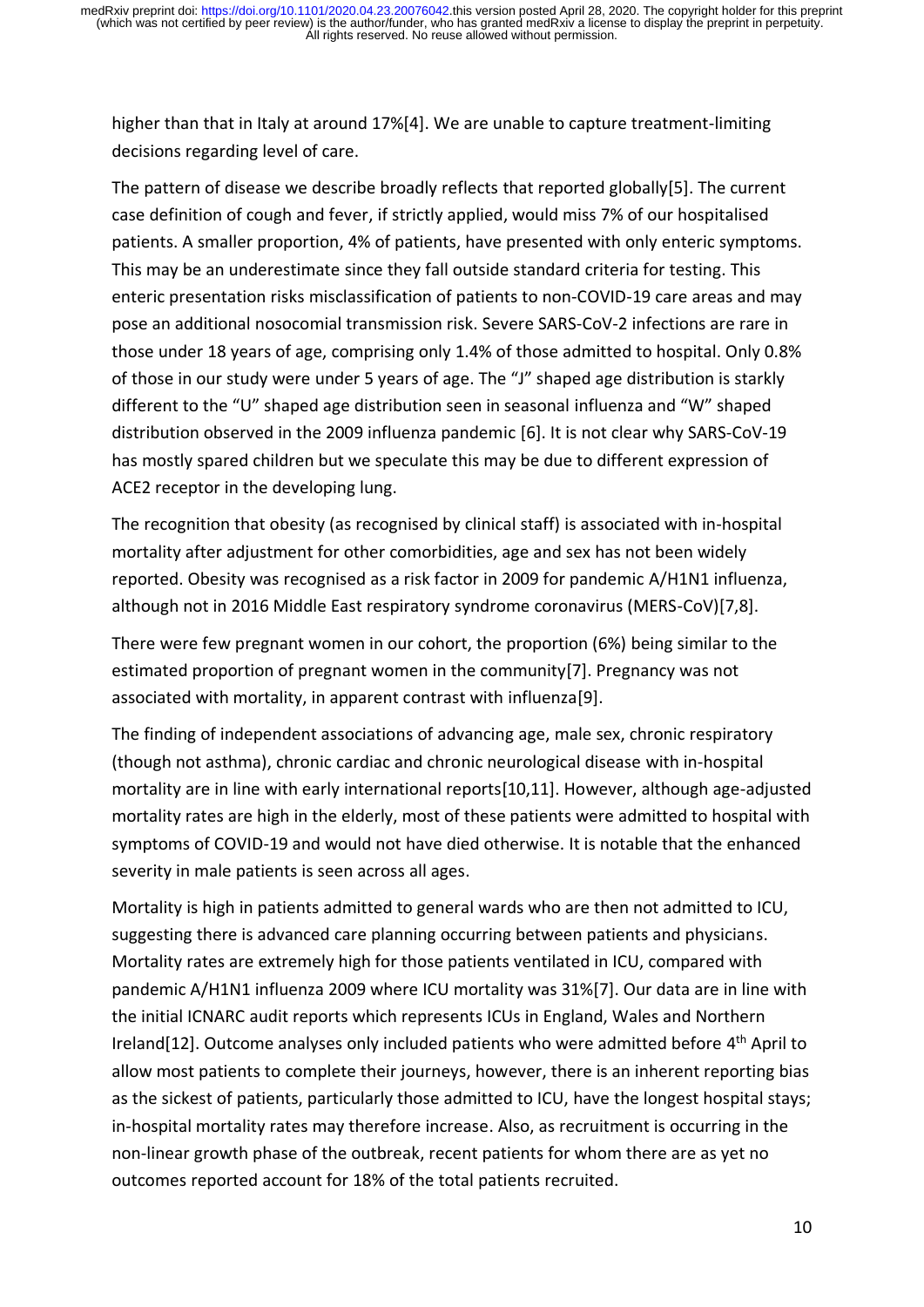While most patients with COVID-19 experience mild disease, of those who have been admitted to hospital 14 days prior to data extraction, half have been discharged alive and one third have died. Seventeen percent of those admitted to hospital required Critical Care. Those who have poor outcomes are more often elderly, male and obese.

The near-real time analysis of data presented by this Urgent Public Health study is allowing health policy makers to react dynamically to best evidence as it presents, such as expanded ICU capacity.

Our study is the first report in Europe of a very large and rapidly conducted study of COVID-19, demonstrating the vital importance of putting plans in place for the study of epidemic and pandemic threats and need to maintain them. It provides evidence of the pattern of disease in the UK population, identifies those sectors of the population at greatest risk and the use of healthcare resources. We welcome applications for data and material access via our Independent Data And Material Access Committee (https://isaric4c.net). Over the next few months we will issue reports in the BMJ on specific topics and analyses that are key to understanding the impact of COVID-19 and focusing on improving patient outcomes.

#### Patient and Public Involvement

Patients or the public were not involved in the design, or conduct, or reporting, of this rapid response research.

### Acknowledgements

This work uses data provided by patients and collected by the NHS as part of their care and support #DataSavesLives. We are extremely grateful to the 2,648 frontline NHS clinical and research staff and volunteer medical students, who collected this data in challenging circumstances; and the generosity of the participants and their families for their individual contributions in these difficult times. We also acknowledge the support of Jeremy J Farrar, Nahoko Shindo, Devika Dixit, Nipunie Rajapakse, Piero Olliaro, Lyndsey Castle, Martha Buckley, Debbie Malden, Katherine Newell, Kwame O'Neill, Emmanuelle Denis, Claire Petersen, Scott Mullaney, Sue MacFarlane, Chris Jones, Nicole Maziere, Katie Bullock, Emily Cass, William Reynolds, Milton Ashworth, Ben Catterall, Louise Cooper, Terry Foster, Paul Matthew Ridley, Anthony Evans, Catherine Hartley, Chris Dunn, D. Sales, Diane Latawiec, Erwan Trochu, Eve Wilcock, Innocent Gerald Asiimwe, Isabel Garcia-Dorival, J. Eunice Zhang, Jack Pilgrim, Jane A Armstrong, Jordan J. Clark, Jordan Thomas, Katharine King, Katie Alexandra Ahmed, Krishanthi S Subramaniam , Lauren Lett, Laurence McEvoy, Libby van Tonder, Lucia Alicia Livoti, Nahida S Miah, Rebecca K. Shears, Rebecca Louise Jensen, Rebekah Penrice-Randal, Robyn Kiy, Samantha Leanne Barlow, Shadia Khandaker, Soeren Metelmann, Tessa Prince, Trevor R Jones, Benjamin Brennan, Agnieska Szemiel, Siddharth Bakshi, Daniella Lefteri, Maria Mancini, Julien Martinez, Angela Elliott, Joyce Mitchell, John McLauchlan, Aislynn Taggart, Oslem Dincarslan, Annette Lake.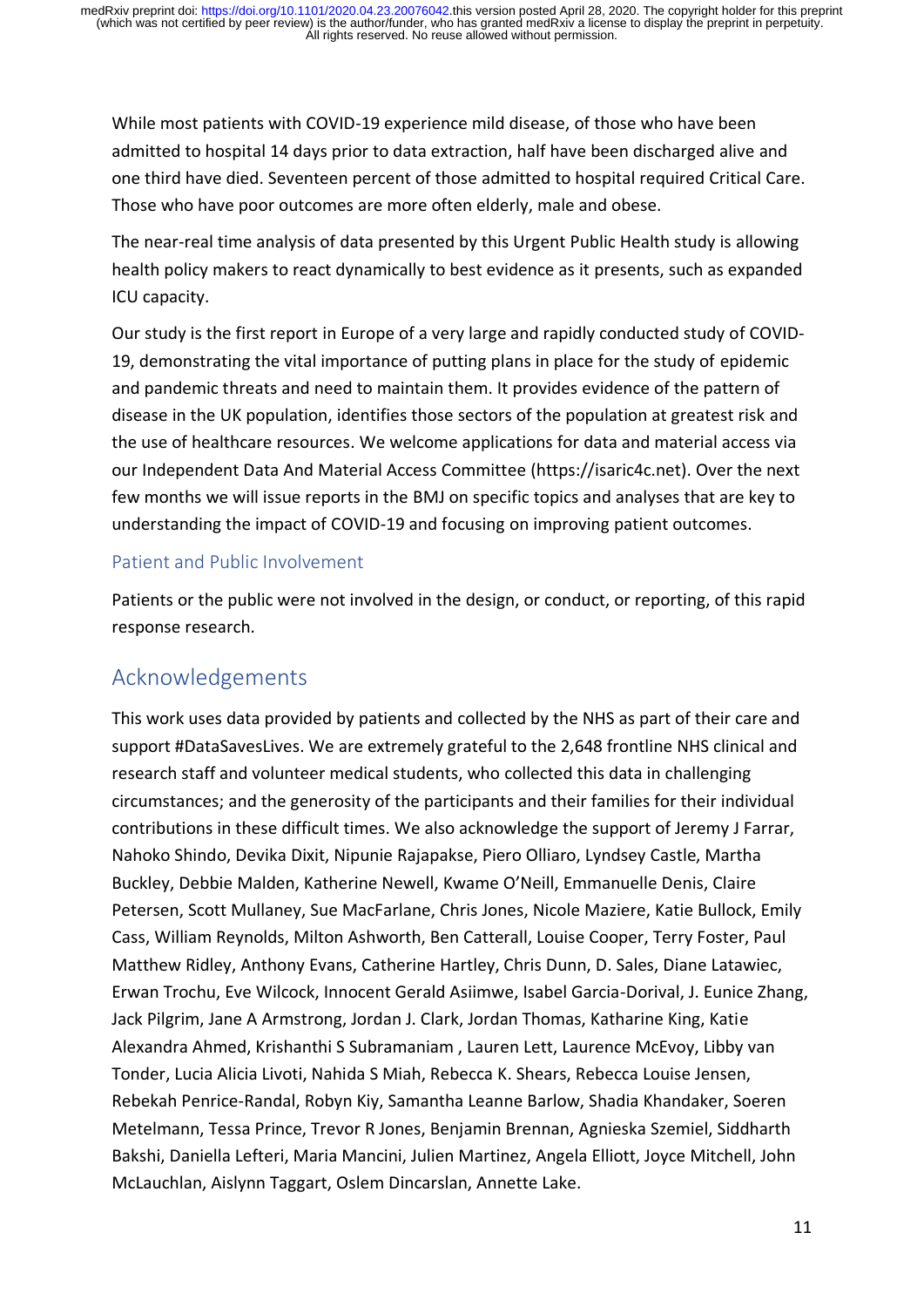# Potential Perceived Conflicts of Interest

AB Docherty reports grants from Department of Health and Social Care, during the conduct of the study; grants from Wellcome Trust, outside the submitted work; CA Green reports grants from DHSC National Institute of Health Research UK, during the conduct of the study; F Dondelinger is due to start a position at F. Hoffmann - La Roche on 4th May 2020; PW Horby reports grants from Wellcome Trust / Department for International Development / Bill and Melinda Gates Foundation, grants from NIHR , during the conduct of the study; JS Nguyen-Van-Tam reports grants from Department of Health and Social Care, England, during the conduct of the study; and is seconded to the Department of Health and Social Care, England (DHSC); PJM Openshaw reports personal fees from Consultancy, grants from MRC, grants from EU Grant, grants from NIHR Biomedical Research Centre, grants from MRC/GSK, grants from Wellcome Trust, grants from NIHR (HPRU), grants from NIHR Senior Investigator, personal fees from European Respiratory Society, grants from MRC Global Challenge Research Fund, outside the submitted work; and The role of President of the British Society for Immunology was an unpaid appointment but travel and accommodation at some meetings is provided by the Society; JK Baille reports grants from Medical Research Council UK; MG Semple reports grants from DHSC National Institute of Health Research UK, grants from Medical Research Council UK, grants from Health Protection Research Unit in Emerging & Zoonotic Infections, University of Liverpool, during the conduct of the study; other from Integrum Scientific LLC, Greensboro, NC, USA, outside the submitted work.

EM Harrison, H Ardwick, J Dunning, R Pius, L Norman, KA Holden, JM Read, G Carson, L Merson, J Lee, D Plotkin, L Sigfred, S Halpin, C Jackson, C Gamble, have nothing to declare.

# Funding

This work is supported by grants from: the National Institute for Health Research [award CO-CIN-01], the Medical Research Council [grant MC\_PC\_19059] and by the National Institute for Health Research Health Protection Research Unit (NIHR HPRU) in Emerging and Zoonotic Infections at University of Liverpool in partnership with Public Health England (PHE), in collaboration with Liverpool School of Tropical Medicine and the University of Oxford [NIHR award 200907], Wellcome Trust and Department for International Development [215091/Z/18/Z], and the Bill and Melinda Gates Foundation [OPP1209135], and Liverpool Experimental Cancer Medicine Centre for providing infrastructure support for this research (Grant Reference: C18616/A25153). JSN-V-T is seconded to the Department of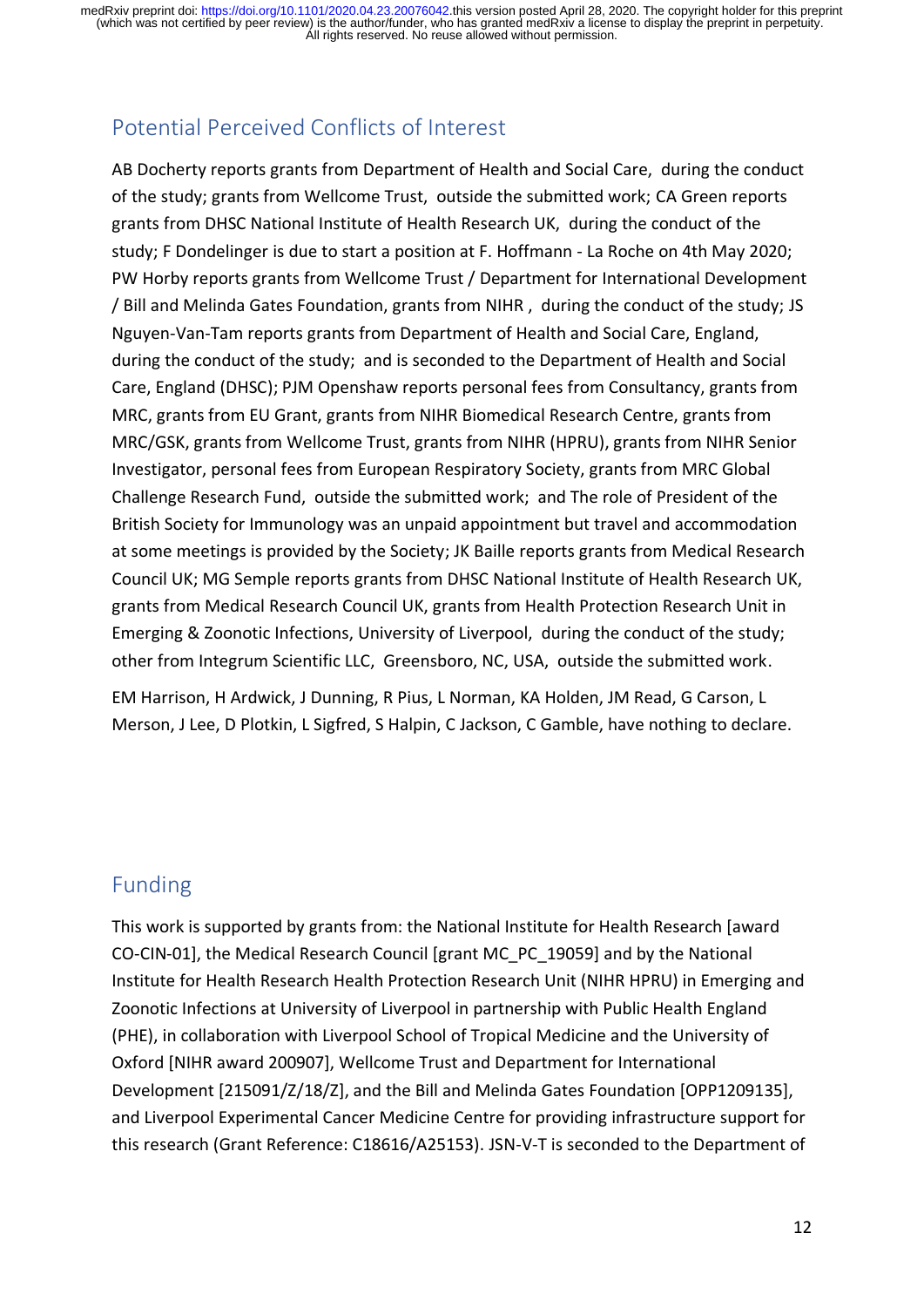Health and Social Care, England (DHSC). The views expressed are those of the authors and not necessarily those of the DHSC, DID, NIHR, MRC, Wellcome Trust or PHE.

#### ISARIC Coronavirus Clinical Characterisation Consortium (ISARIC4C) Investigators

Consortium Lead Investigator J Kenneth Baillie, Chief Investigator Malcolm G Semple. Co-Lead Investigator Peter JM Openshaw. ISARIC Clinical Coordinator Gail Carson. Co-Investigators: Beatrice Alex, Benjamin Bach, Wendy S Barclay, Debby Bogaert, Meera Chand, Graham S Cooke, Annemarie B Docherty, Jake Dunning, Ana da Silva Filipe, Tom Fletcher, Christopher A Green, Julian A Hiscox, Antonia Ying Wai Ho, Peter W Horby, Samreen Ijaz, Saye Khoo, Paul Klenerman, Andrew Law, Wei Shen Lim, Alexander, J Mentzer, Laura Merson, Alison M Meynert, Mahdad Noursadeghi, Shona C Moore, Massimo Palmarini, William A Paxton, Georgios Pollakis, Nicholas Price, Andrew Rambaut, David L Robertson, Clark D Russell, Vanessa Sancho-Shimizu, Tom Solomon, Shiranee Sriskandan, David Stuart, Charlotte Summers, Richard S Tedder, Emma C Thomson, Ryan S Thwaites, Lance CW Turtle, Maria Zambon. Project Managers Hayley Hardwick, Chloe Donohue, Jane Ewins, Wilna Oosthuyzen. Data Analysts: Lisa Norman, Riinu Pius, Tom M Drake, Cameron J Fairfield, Stephen Knight, Kenneth A Mclean, Derek Murphy, Catherine A Shaw. Data and Information System Manager: Jo Dalton, Michelle Girvan, Egle Saviciute, Stephanie Roberts Janet Harrison, Laura Marsh, Marie Connor. Data integration and presentation: Gary Leeming, Andrew Law, Ross Hendry. Material Management: William Greenhalf, Victoria Shaw, Sarah McDonald. Local Principal Investigators: Kayode Adeniji, Daniel Agranoff, Ken Agwuh, Dhiraj Ail, Ana Alegria, Brian Angus, Abdul Ashish, Dougal Atkinson, Shahedal Bari, Gavin Barlow, Stella Barnass, Nicholas Barrett, Christopher Bassford, David Baxter, Michael Beadsworth, John Berridge , Nicola Best , Pieter Bothma, David Brealey, Robin Brittain-Long, Naomi Bulteel, Tom Burden , Andrew Burtenshaw, Vikki Caruth, David Chadwick, Duncan Chambler, Nigel Chee, Jenny Child, Srikanth Chukkambotla, Tom Clark, Paul Collini , Graham Cooke, Catherine Cosgrove, Jason Cupitt, Maria-Teresa Cutino-Moguel, Paul Dark, Chris Dawson, Samir Dervisevic, Phil Donnison, Sam Douthwaite, Ingrid DuRand, Ahilanadan Dushianthan, Tristan Dyer, Cariad Evans , Chi Eziefula, Chrisopher Fegan, Duncan Fullerton, Sanjeev Garg, Sanjeev Garg, Atul Garg, Jo Godden, Arthur Goldsmith, Clive Graham, Elaine Hardy, Stuart Hartshorn, Daniel Harvey, Peter Havalda, Daniel B Hawcutt, Antonia Ho, Maria Hobrok, Luke Hodgson, Anita Holme, Anil Hormis, Michael Jacobs, Susan Jain, Paul Jennings, Agilan Kaliappan, Vidya Kasipandian, Stephen Kegg, Michael Kelsey, Jason Kendall, Caroline Kerrison, Ian Kerslake, Oliver Koch, Gouri Koduri, George Koshy , Shondipon Laha, Susan Larkin, Tamas Leiner, Patrick Lillie, James Limb, Vanessa Linnett, Jeff Little, Michael MacMahon, Emily MacNaughton, Ravish Mankregod, Huw Masson , Elijah Matovu,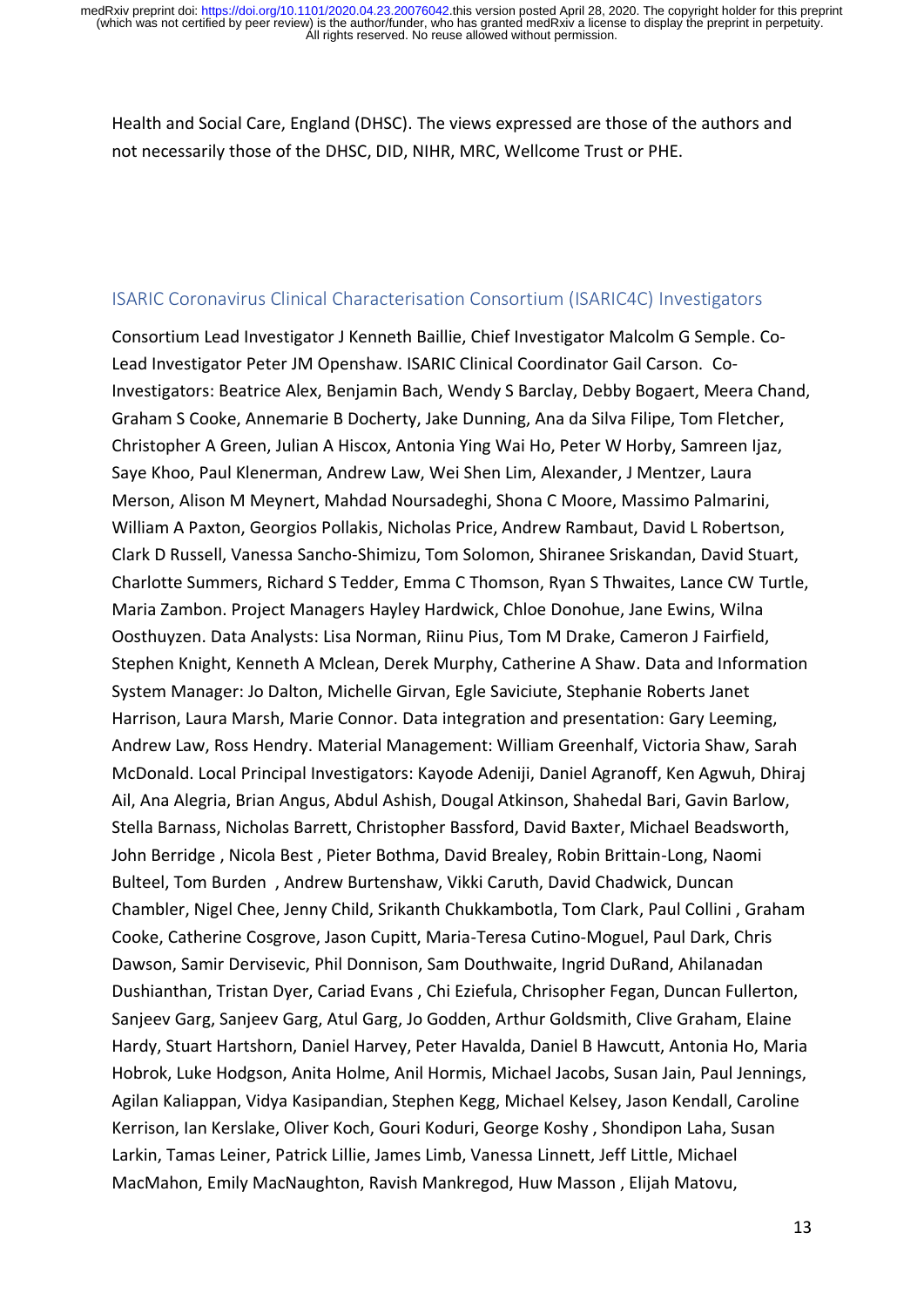Katherine McCullough, Ruth McEwen , Manjula Meda, Gary Mills , Jane Minton, Mariyam Mirfenderesky, Kavya Mohandas, James Moon, Elinoor Moore, Patrick Morgan, Craig Morris, Katherine Mortimore, Samuel Moses, Mbiye Mpenge, Rohinton Mulla, Michael Murphy, Thapas Nagarajan, Mark Nelson, Igor Otahal, Mark Pais, Selva Panchatsharam, Hassan Paraiso, Brij Patel, Justin Pepperell, Mark Peters, Mandeep Phull , Stefania Pintus, Jagtur Singh Pooni, Frank Post, David Price, Rachel Prout, Nikolas Rae, Henrik Reschreiter, Tim Reynolds, Neil Richardson, Mark Roberts, Devender Roberts, Alistair Rose, Guy Rousseau, Brendan Ryan, Taranprit Saluja, Aarti Shah, Prad Shanmuga, Anil Sharma, Anna Shawcross, Jeremy Sizer, Richard Smith, Catherine Snelson, Nick Spittle, Nikki Staines , Tom Stambach, Richard Stewart, Pradeep Subudhi, Tamas Szakmany, Kate Tatham, Jo Thomas, Chris Thompson, Robert Thompson, Ascanio Tridente, Darell Tupper - Carey, Mary Twagira, Andrew Ustianowski, Nick Vallotton, Lisa Vincent-Smith, Shico Visuvanathan , Alan Vuylsteke, Sam Waddy, Rachel Wake, Andrew Walden, Tony Whitehouse, Paul Whittaker, Ashley Whittington, Meme Wijesinghe, Martin Williams, Lawrence Wilson, Sarah Wilson, Stephen Winchester, Martin Wiselka, Adam Wolverson, Daniel G Wooton, Andrew Workman, Bryan Yates, Peter Young.

### References

- 1 Simpson CR, Beever D, Challen K, *et al.* The UK's pandemic influenza research portfolio: a model for future research on emerging infections. *Lancet Infect Dis* 2019;**19**:e295–300.http://www.ncbi.nlm.nih.gov/pubmed/31006605 (accessed 25 Sep 2019).
- 2 Dunning JW, Merson L, Rohde GGU, *et al.* Open source clinical science for emerging infections. Lancet Infect. Dis. 2014;**14**:8–9. doi:10.1016/S1473-3099(13)70327-X
- 3 Pardinaz-Solis R, Longuere K-S, Moore S, *et al.* ISARIC enhancing the clinical research response to epidemics. *Int J Infect Dis* 2016;**53**:137. doi:10.1016/j.ijid.2016.11.338
- 4 Remuzzi A, Remuzzi G. COVID-19 and Italy: what next? Lancet. 2020;**395**:1225–8. doi:10.1016/S0140-6736(20)30627-9
- 5 Huang C, Wang Y, Li X, *et al.* Clinical features of patients infected with 2019 novel coronavirus in Wuhan, China. *Lancet* 2020;**395**:497–506. doi:10.1016/S0140- 6736(20)30183-5
- 6 Myles PR, Semple MG, Lim WS, *et al.* Predictors of clinical outcome in a national hospitalised cohort across both waves of the influenza A/H1N1 pandemic 2009-2010 in the UK. *Thorax* 2012;**67**:709–17. doi:10.1136/thoraxjnl-2011-200266
- 7 Nguyen-Van-Tam JS, Openshaw PJM, Hashim A, *et al.* Risk factors for hospitalisation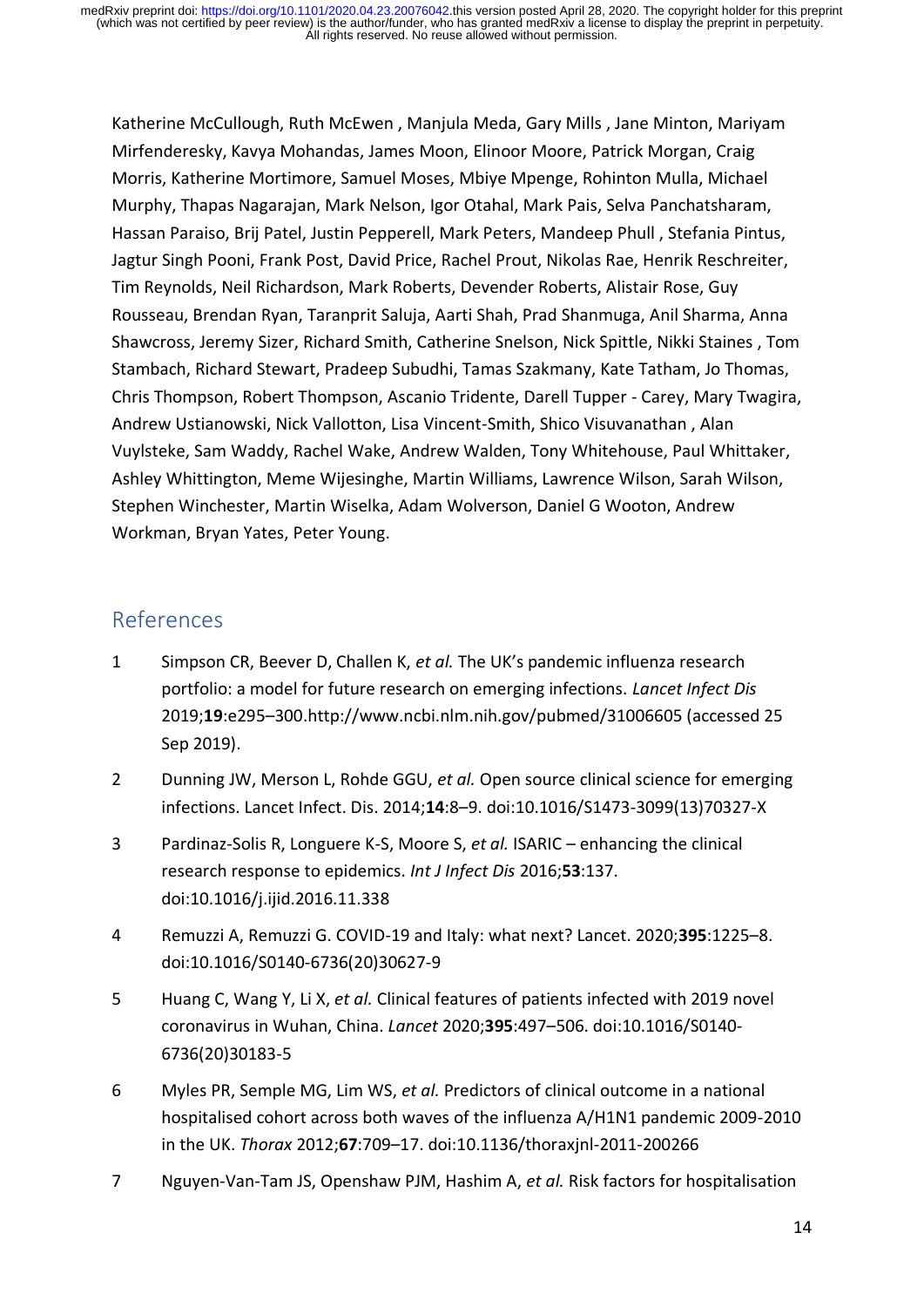and poor outcome with pandemic A/H1N1 influenza: United Kingdom first wave (May-September 2009). *Thorax* 2010;**65**:645–51. doi:10.1136/thx.2010.135210

- 8 Alraddadi BM, Watson JT, Almarashi A, *et al.* Risk factors for primary middle east respiratory syndrome coronavirus illness in humans, Saudi Arabia, 2014. *Emerg Infect Dis* Published Online First: 2016. doi:10.3201/eid2201.151340
- 9 Clohisey S, Baillie JK. Host susceptibility to severe influenza A virus infection. Crit. Care. 2019;**23**. doi:10.1186/s13054-019-2566-7
- 10 Chen N, Zhou M, Dong X, *et al.* Epidemiological and clinical characteristics of 99 cases of 2019 novel coronavirus pneumonia in Wuhan, China: a descriptive study. *Lancet* Published Online First: 2020. doi:10.1016/S0140-6736(20)30211-7
- 11 Onder G, Rezza G, Brusaferro S. Case-Fatality Rate and Characteristics of Patients Dying in Relation to COVID-19 in Italy. JAMA - J. Am. Med. Assoc. 2020. doi:10.1001/jama.2020.4683
- 12 ICNARC. ICNARC report on COVID-19 in critical care. 2020;:1– 9.https://www.icnarc.org/Our-Audit/Audits/Cmp/Reports (accessed 13 Apr 2020).

### Figure legends

Figure 1: Patients with outcome (n=7,346) stratified by age, and sex. Bar fills are outcome (discharge/ongoing care/death) at the time of report (18/04/2020, n=16,749).

Figure 2: Presenting symptoms (n=11,326): A by frequency of presentation; B overlap of commonest symptoms. Comorbidities (n=11,412): C by frequency; D overlap of commonest comorbidities.

Figure 3. Correlation matrix of symptoms on admission to hospital.

Figure 4: Status and outcome of patients admitted on or more than 14 days before reporting, stratified by level of care.

Figure 5: Length of stay stratified by age, with proportion reaching outcome at day 14 of admission: A all patients; B all ICU patients; C patients who have received invasive mechanical ventilation.

Figure 6: Multivariable Cox proportional hazards model (age, sex, comorbidities only) n=8341.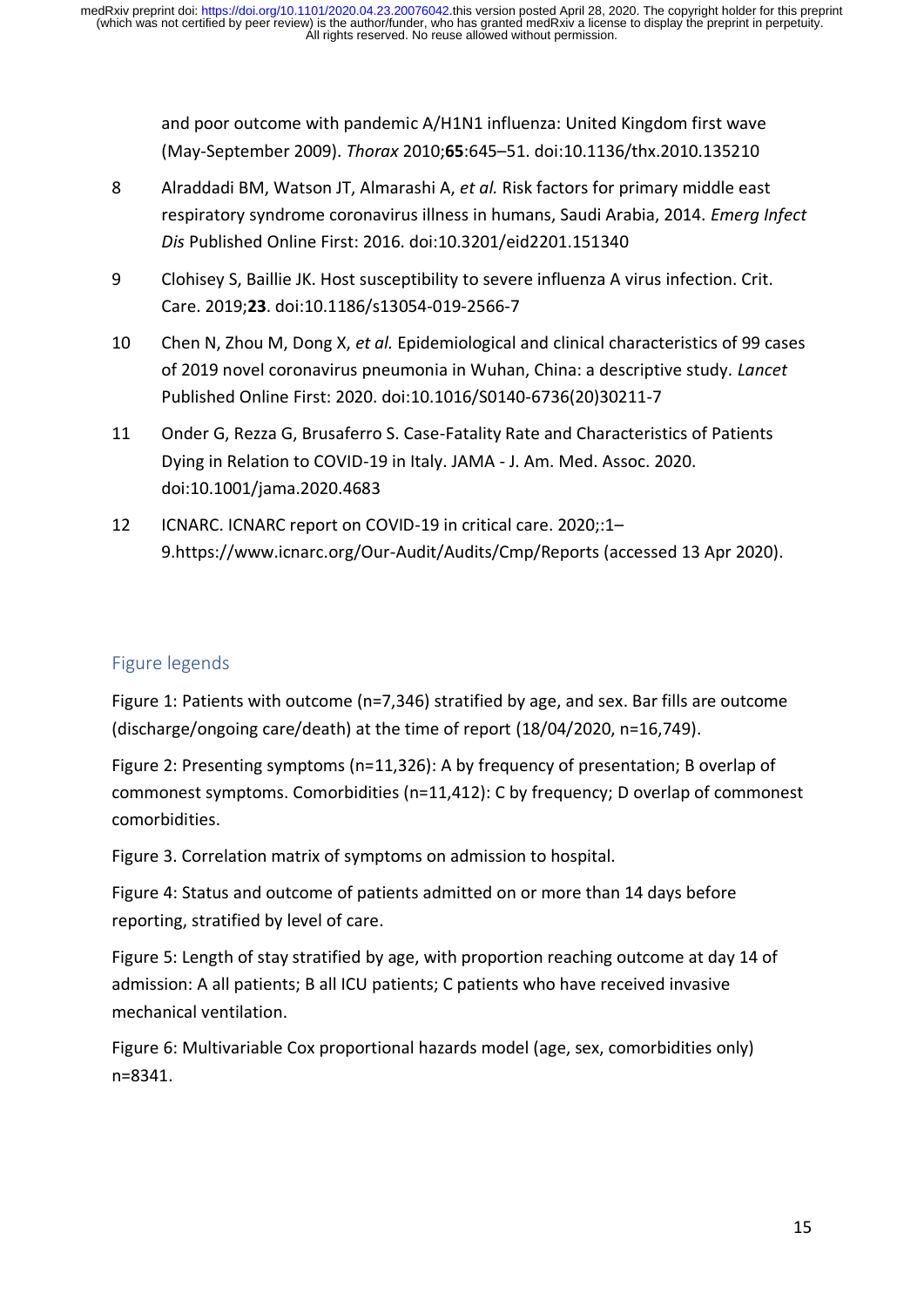Patients with outcome stratified by age, and sex

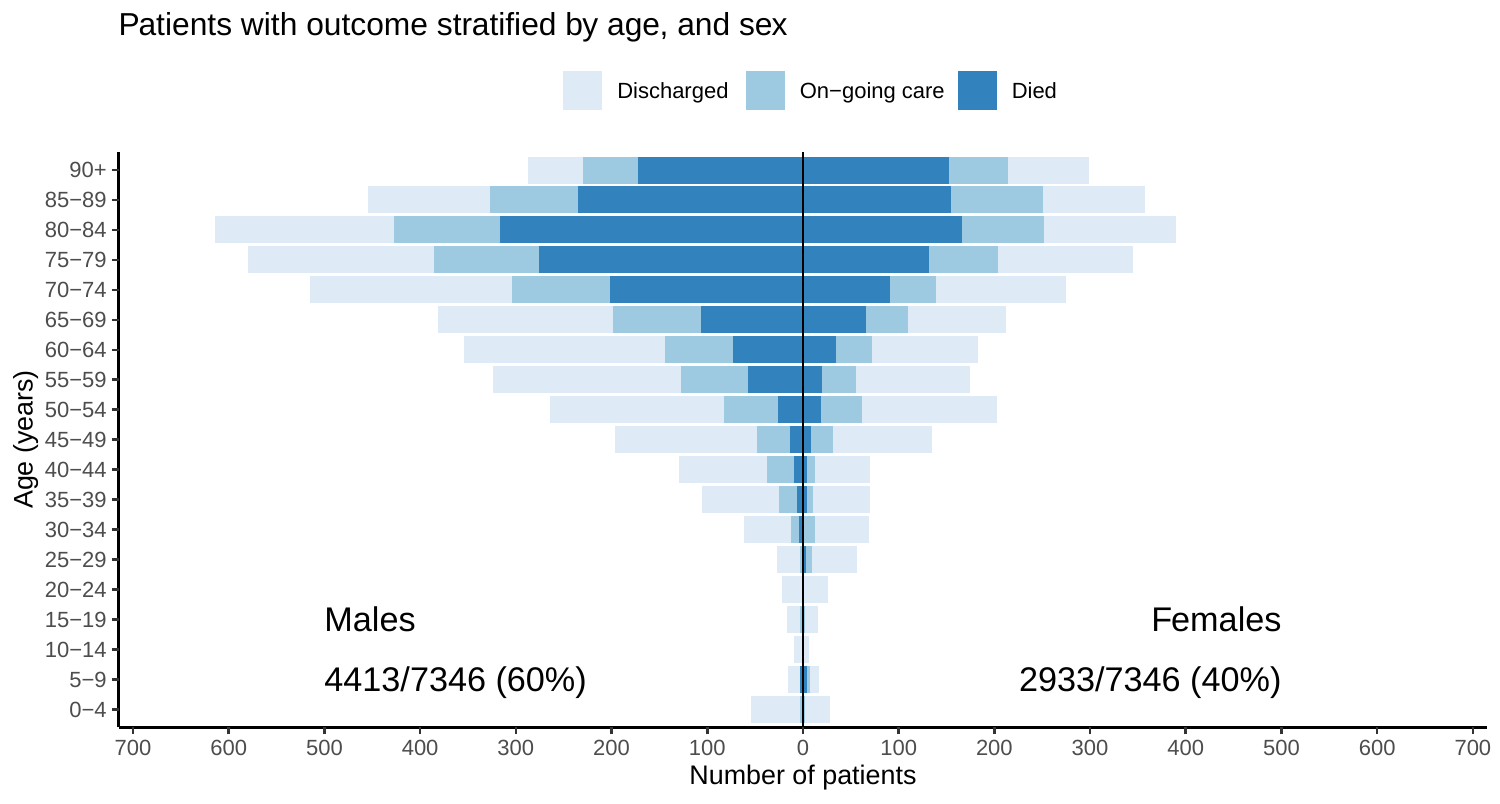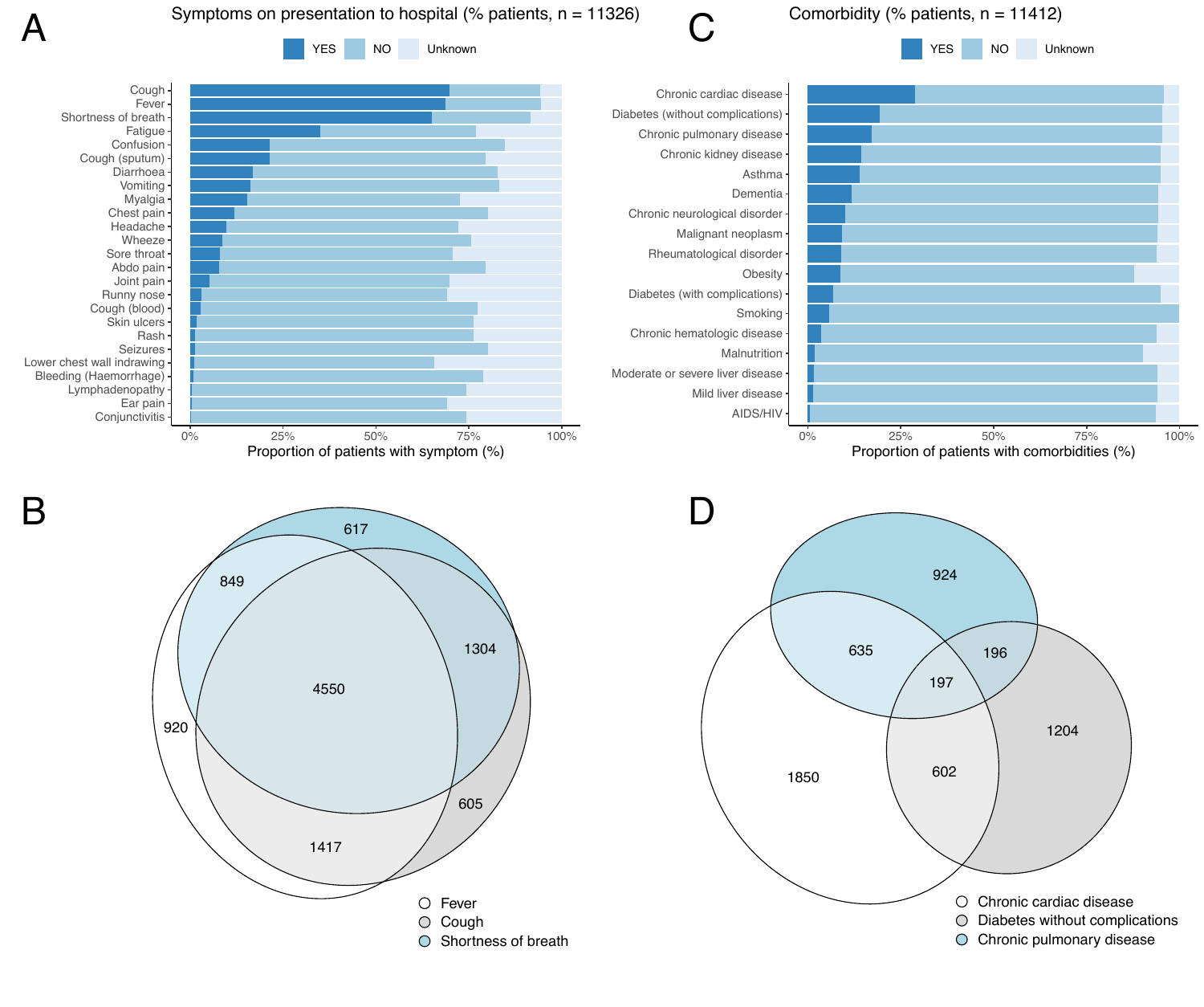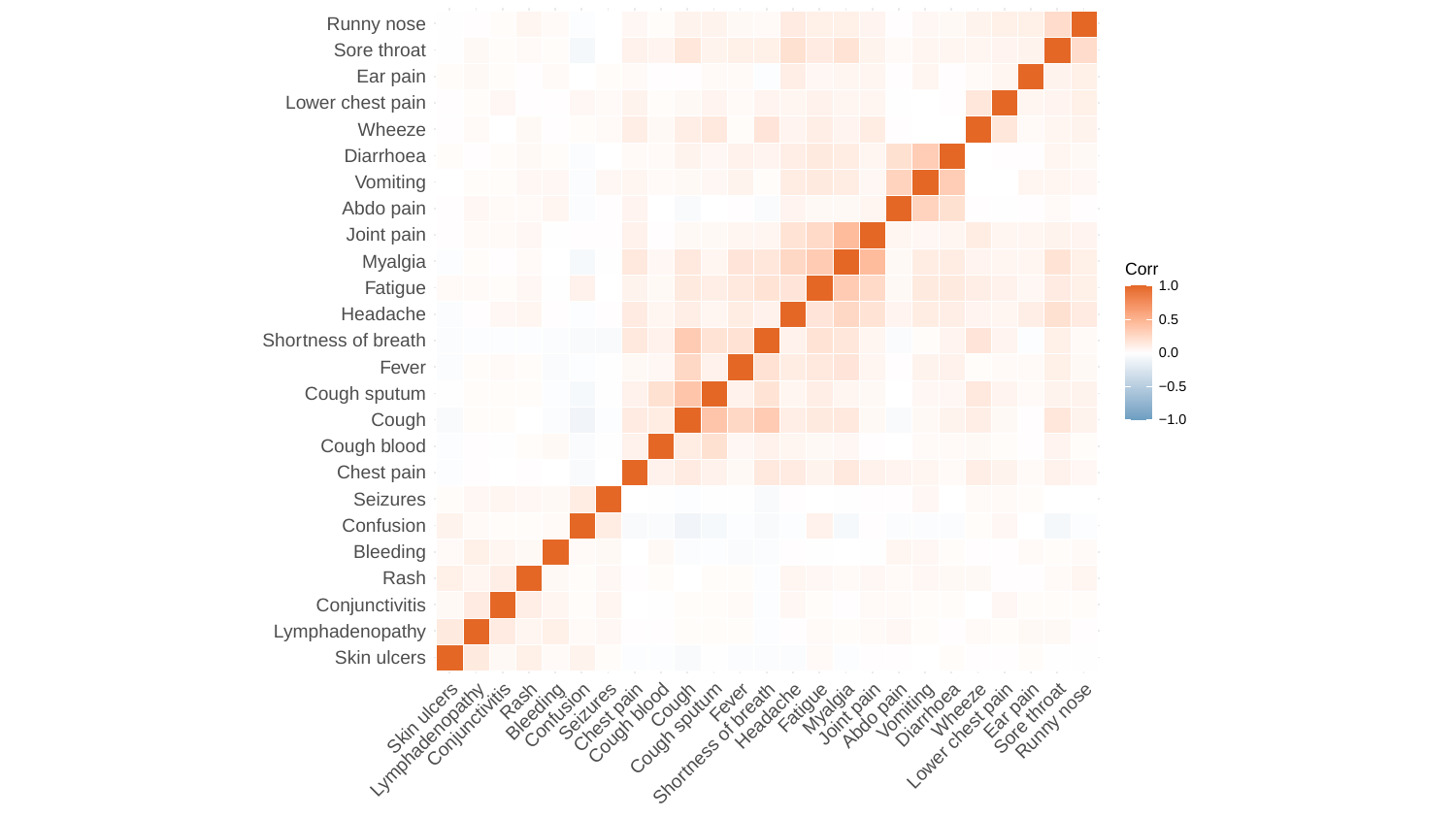

Age (years)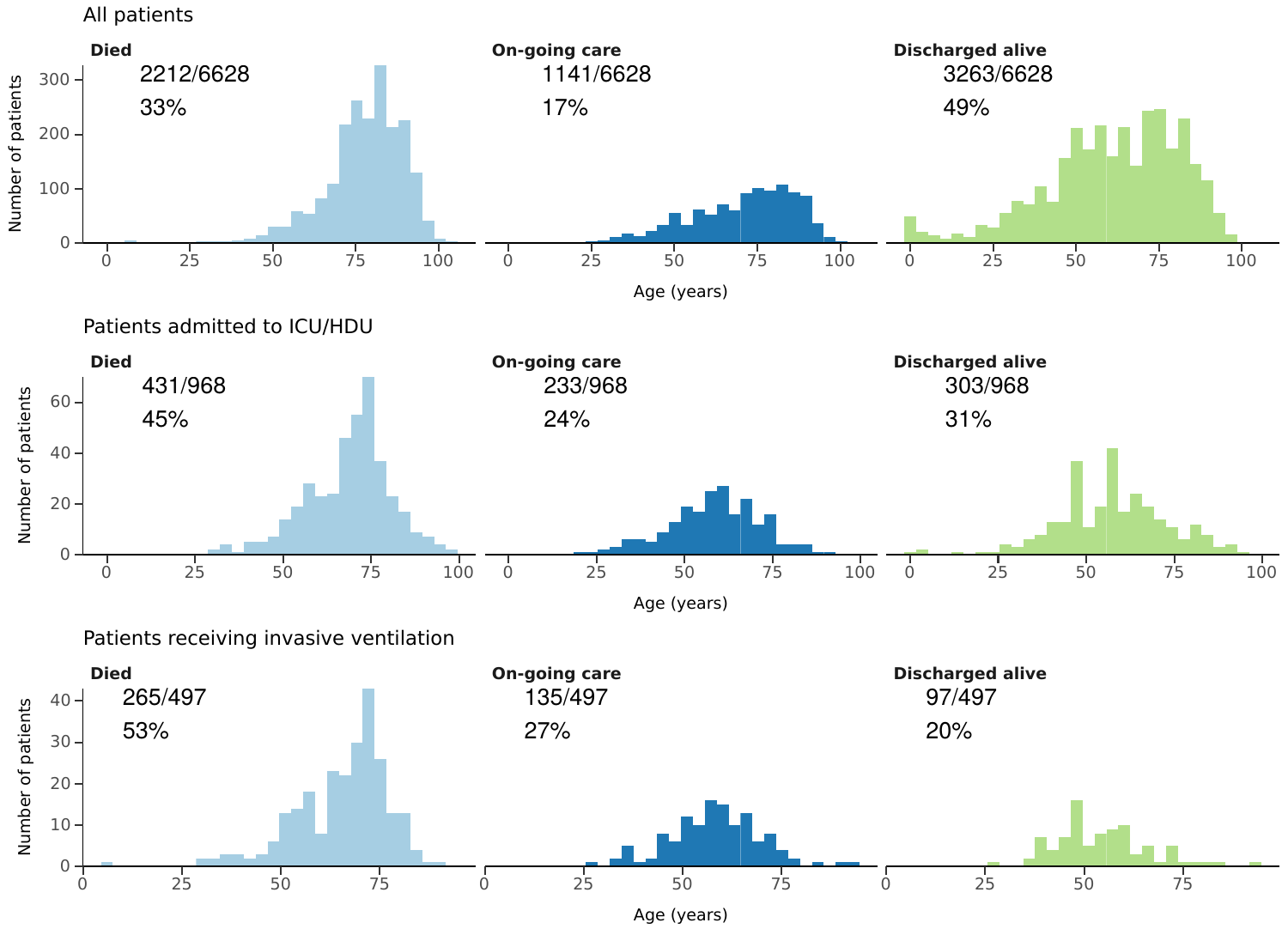Proportion who reach outcome by day 14 shown Length of stay stratified by age



Length of stay (days)